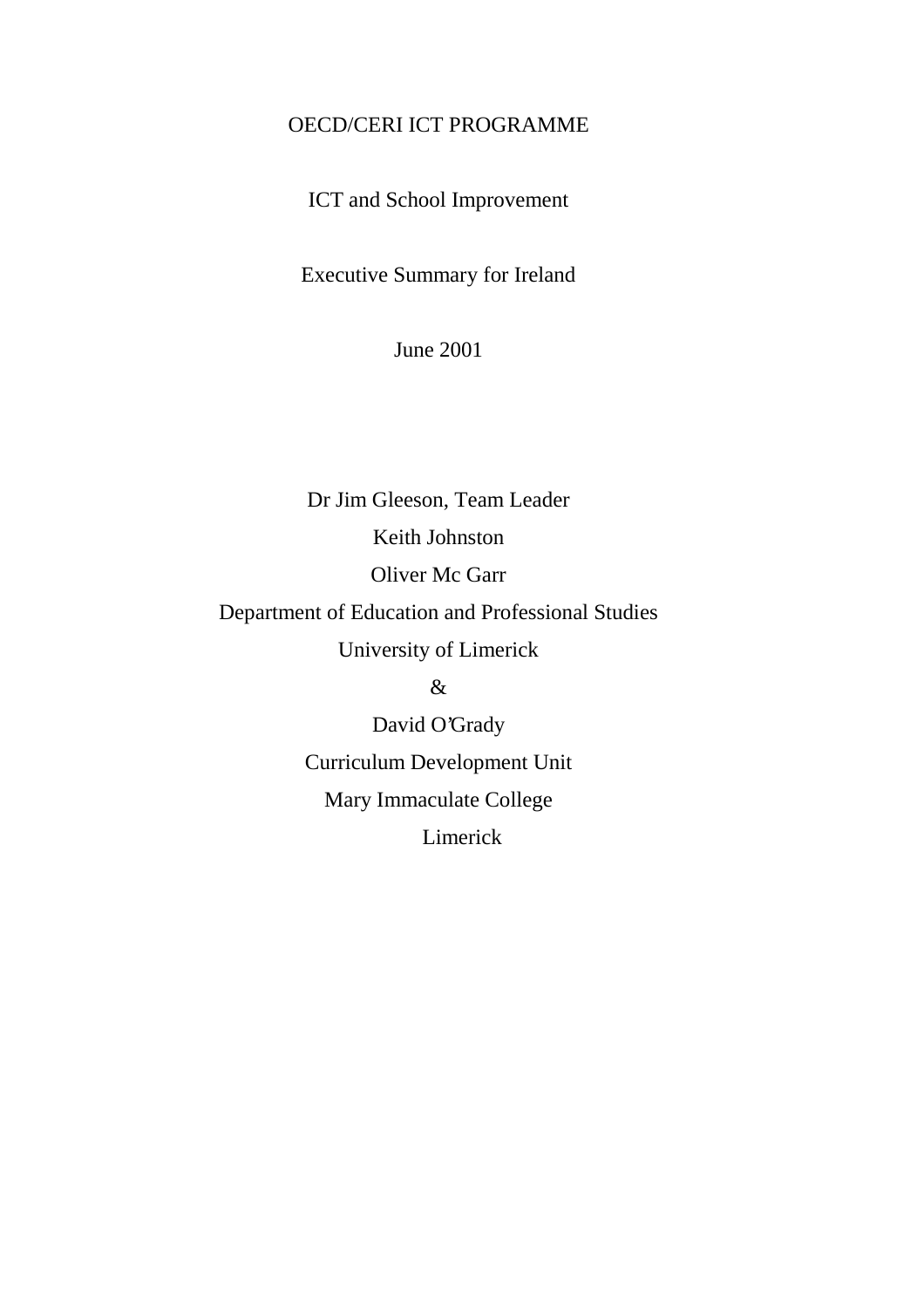# **Executive Summary**

The six case study schools, three post-primary and three primary, were identified by the Department of Education and Science (DES) and the names were notified to the research team. Field work was undertaken during the period November 2000 to February 2001.

This overview report deals with

- the Irish context, from the perspectives of school improvement and ICT
- a brief description of the case study schools, with particular reference to school improvement and ICT
- the outcomes from the Irish case studies based on the hypotheses
- other relevant findings from the case studies
- future projections
- main conclusions

## **School improvement in the Irish context**

The relationship between ICT and school improvement is central to the present study as outlined in the OECD/CERI Workbook. By way of context it should be noted that the significance of the relationship between school improvement and curriculum change has not received the attention it deserves in the Irish situation for a variety of reasons. Before considering the role of ICT in teaching and learning, certain key aspects of Irish education should be noted. The most recent external critique of Irish education, the 1991 report of the OECD Examiners, identified certain characteristics that are of relevance when the context for the present study is being considered. These include:

- 'the dominance of examinations, particularly at the upper secondary level, ensures that teaching and the curriculum are largely determined by examination requirements' (OECD:1991,67).
- 'the absence of non-instructional forms of learning' and the emphasis on ' a didactic approach' (OECD:1991,55-67)

While the Examiners were alluding to both primary and post-primary education, it should be noted that expository teaching is particularly evident at post-primary as established by Callan (1997), Mackey (1998) and others. Curriculum reform in Ireland has been addressing perceived needs in what the OECD (1991,76) categorized as a fashion that is 'ongoing but piecemeal' (see also Callan:1996,100). Such reforms have been driven from the centre and the impact of school cultural factors on reform efforts has been largely ignored. (Callan:1997; OECD:1991,62-63).

Financial resources were extremely scarce during the eighties and early nineties and ICT did not figure prominently in Irish education policy until 1997. There is no formal provision for an ICT-based subject on the mainstream curriculum to this day. The lack of attention to the significance of the school factor in curriculum change and the paucity of curriculum research, development and evaluation should be understood in the context of these same economic difficulties at a time when the school-going population was continuing to rise. These factors are reflected in the nature of the improvements identified in the schools that were the focus of the present study.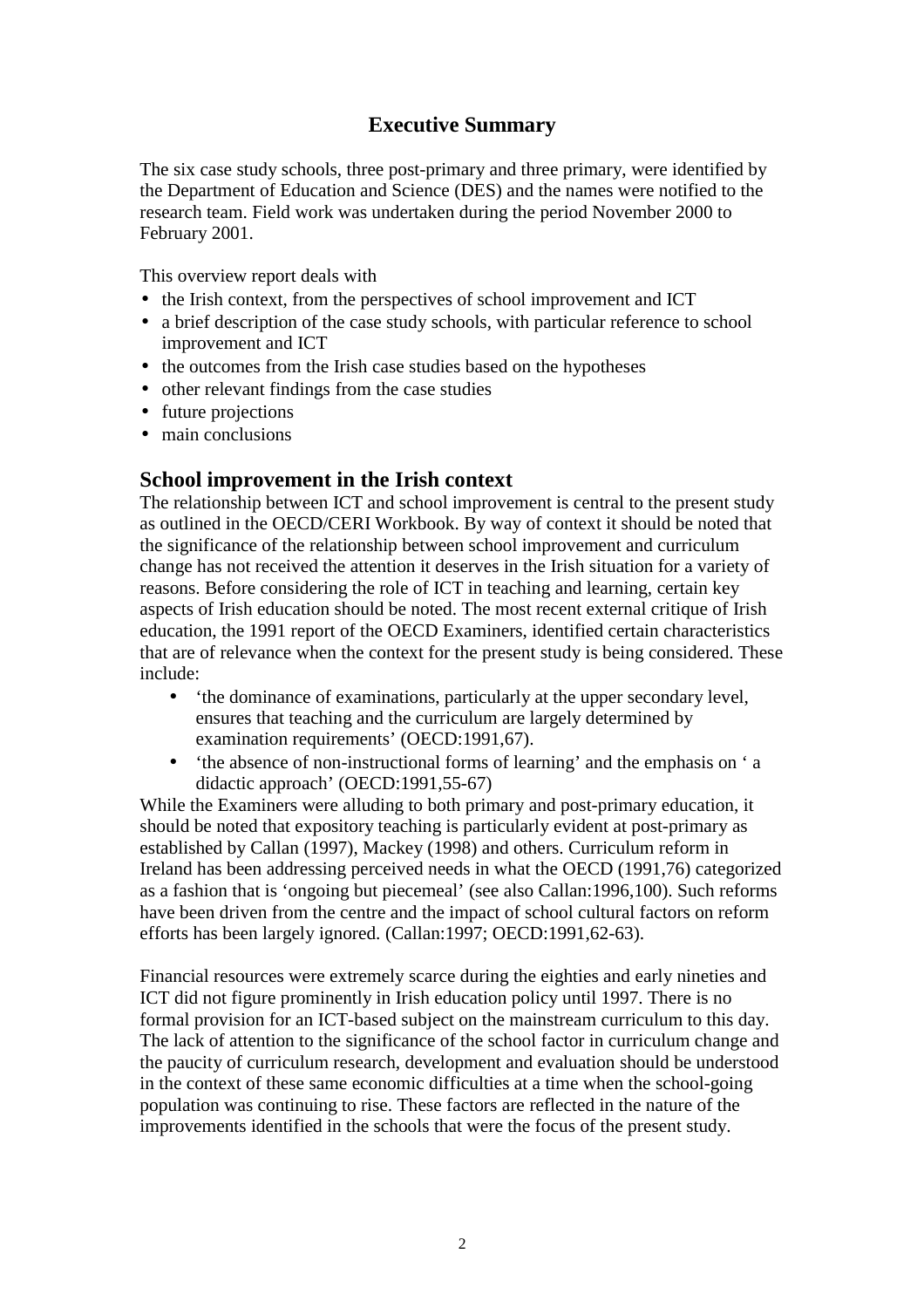Certain recent developments have resulted in a focus on whole school factors both in policy and practice. These include the requirement for whole school planning included in the 1998 Education Act, the promotion of School Development Planning (Department of Education:1995,157-159; 181) and the pilot project on Whole School Evaluation

## **ICT in the Irish context**

The *Schools IT2000* initiative was the first large scale attempt to integrate ICTs in teaching and learning at both primary and post-primary level. Launched in November 1997, *Schools IT2000* aimed to ensure that:

- *pupils in every school have the opportunity to achieve computer literacy and to equip themselves for participation in the information society;*
- *support is given to teachers to develop and renew professional skills, which will enable them to utilise ICTs as part of the learning environment of the school* (DES:1997)

As part of this initiative the DES funded selected schools to implement pathfinder projects, known as Schools Integration Projects (SIP). The aim of SIP projects, which range from curriculum-based to technical initiatives, is to develop and investigate areas of good practice so as to inform future policy.

## **Brief description of the Irish case study schools**

The primary schools included a rural school with 81 pupils and two urban schools with some 300 pupils each. The post primary schools also varied in size and type, one being a 1000 student community college catering for a large number of disadvantaged students, the second an 800 student fee paying college and the third a 500 student Christian Brothers secondary school.

Two of the six schools involved in this research did not have a history of ICT use and would not have been categorised as ICT rich schools, were it not for recent state investment in the area of ICT. The other four schools had gradually introduced ICT before significant state investment became available and use of ICT had been evolving organically over time at these sites.

The case study schools had recently received varying levels of investment from the Schools IT2000 initiative and were also involved in SIP projects aimed at identifying areas of best practice in the use of ICT.

### **Primary schools (4-12 years):**

St. Joan's school has 17 teachers and some 320 pupils. Various improvements were noted at this site, mostly to do with school infrastructure. ICT resources were minimal up to 1998 when the town's success in a national IT competition resulted in the sudden infusion of a significant amount of computer hardware and software.

St. Sheila's school has 14 teachers and some 300 pupils. Openness to change and willingness to innovate rather than any single initiative was identified as the improvement at this site. Such improvements included extra-curricular activities, community links and attention to Special Educational Needs (SEN) pupils. The school has a history of ICT use since the mid 1980's, using resources acquired mainly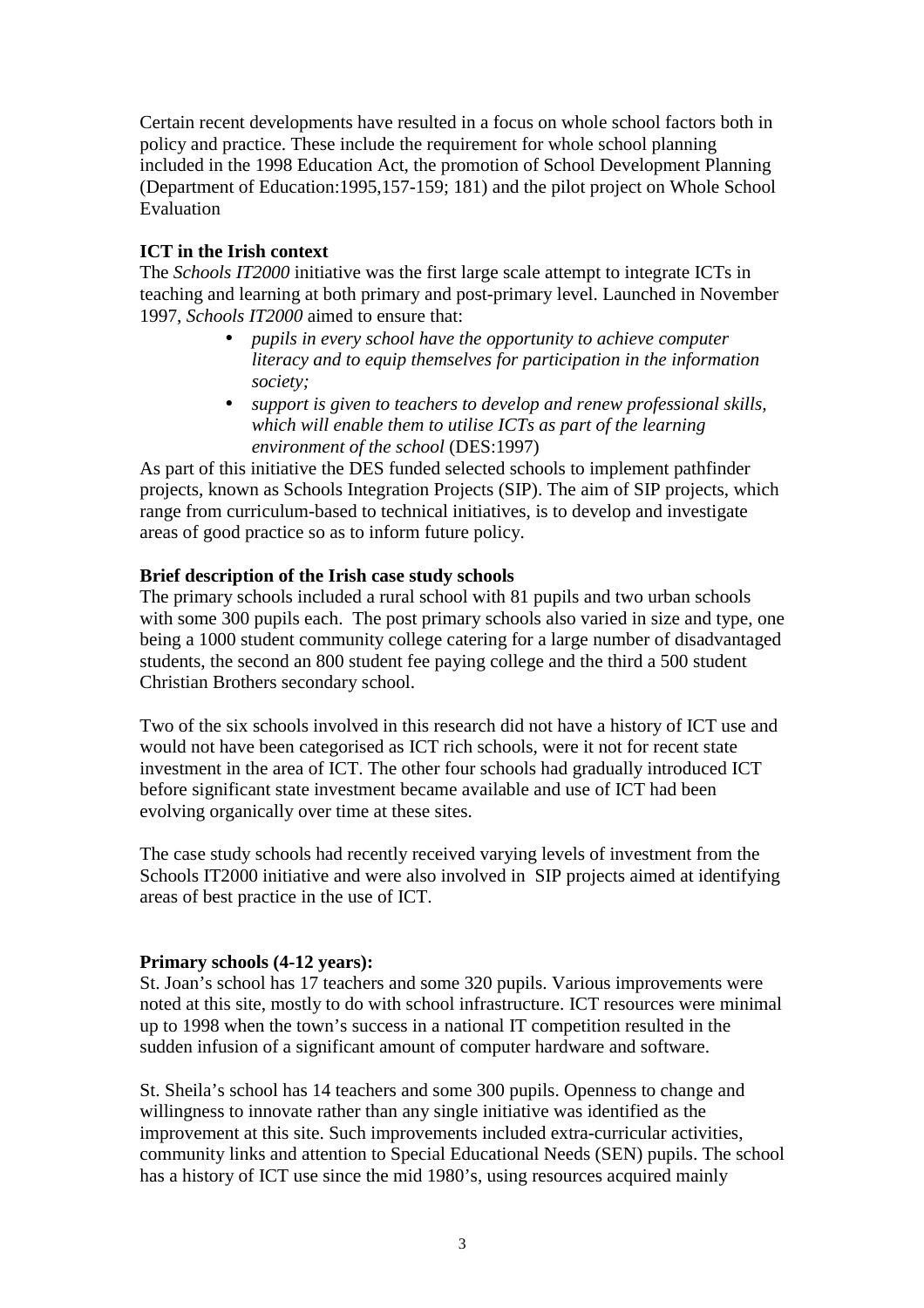through school fundraising and local sponsorship. It is recognised locally and nationally as an 'ICT school'.

Scoil Peadar agus Pól is a 'three teacher' primary school situated in a rural area. The main improvement identified in this school was the development of a locally based curriculum. There was a history of ICT use prior to the Schools IT2000 initiative because of the principal's success in attracting a large investment in ICT from a local industry.

### **Post-primary schools (12-18 years)**

St. Fiachra's community college has some 1000 students, a high proportion of whom come from disadvantaged backgrounds. The main improvement here was described in terms of a commitment to meeting the various needs of its diverse population rather than in terms of any specific developments. The school has used computers since the early eighties, primarily for skills acquisition courses. The integration of ICT in different subject areas is now being attempted and is more advanced in some areas than others.

Shenley College is a co-educational fee-paying boarding school with a population of some 800 students. Improvement was predominantly seen in terms of recent infrastructural developments. Computers are being used in technical/vocational subjects and the integration of ICT as a teaching and learning tool in other subject areas is at an early stage of development. Most progress to date has been made in Science and Career Guidance.

St. Luke's is a boys' secondary school with a population of 500 students. Four main improvements were noted at this site: increased levels of staff participation in decision making; improved provision for SEN students, the introduction of two national senior cycle programmes and developments in ICT. While the school did not have a history of ICT use, a substantial investment from the *Schools IT2000* initiative has enabled the introduction of laptops to three class groups.

## **The outcomes from the Irish case studies based on the hypotheses**

## **Hypothesis 1**

*Technology is a strong catalyst for educational innovation and improvement, especially when the World Wide Web is involved. The rival hypothesis is that where true school-wide improvement is found, technology served only as an additional resource and not as a catalyst, that the forces that drove the improvements also drove the application of technology to specific educational problems.*

The evidence supports the rival hypothesis in the four Case Study schools where ICT use had evolved over time from within the school (Scoil Peadar agus Pól, St . Sheila's, Shenley College and St. Fiachra's). The role of technology in these schools has been one of additional resource rather than catalyst. There is some evidence for both the hypothesis and the rival hypothesis in the case of the other two schools. The common denominator between these latter two schools is that levels of ICT resources had increased dramatically over a short time, resulting in pressure to use ICT. On the other hand, the ICT infrastructure had built up gradually in the case of the other four schools.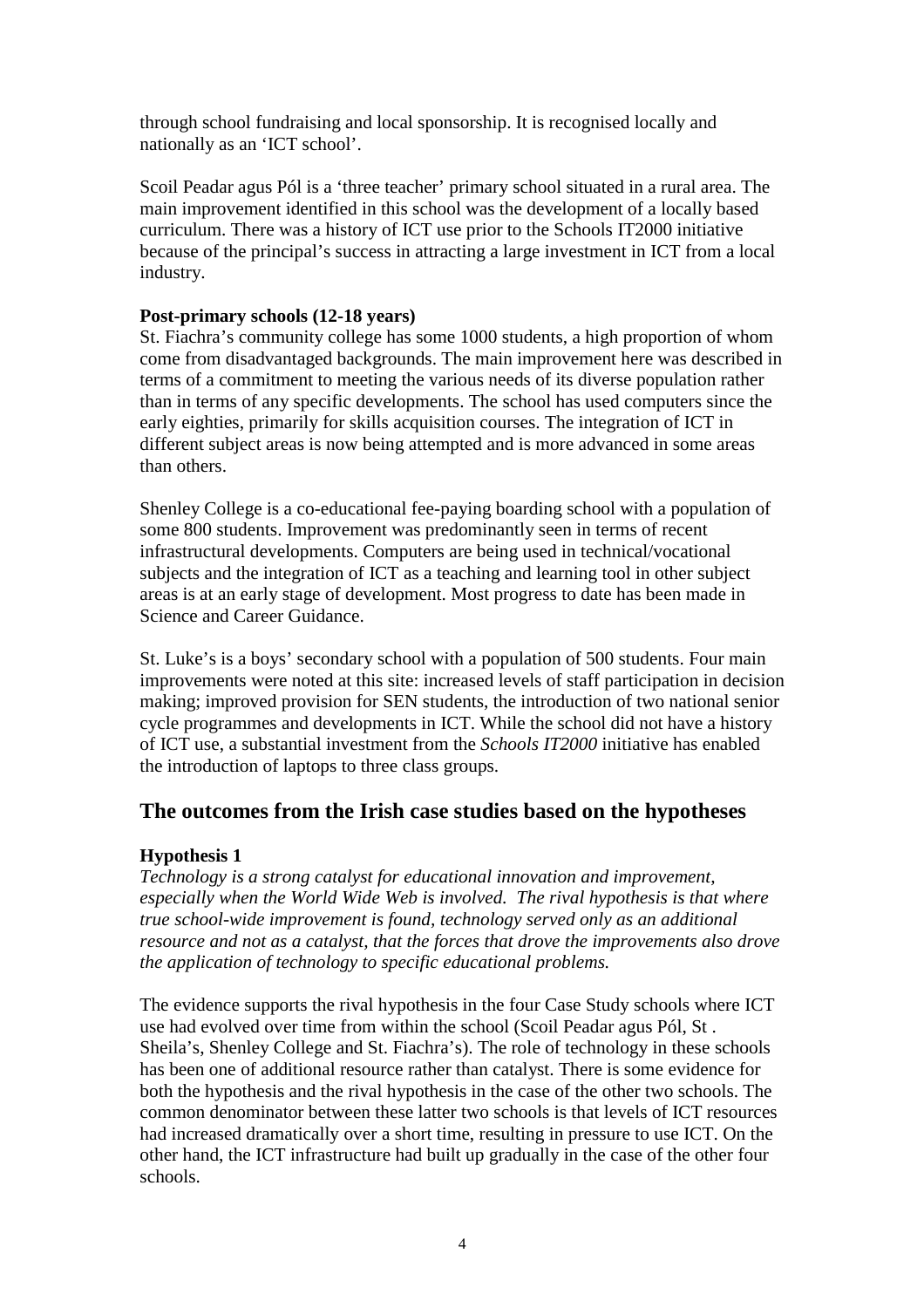## **Hypothesis 2**

*The diffusion of the innovation/improvement (and therefore of ICT) followed the traditional diffusion pattern for innovations, as outlined by Rogers (1995). The rival hypothesis is that technology functions differently from traditional innovations and that therefore different diffusion patterns occur.*

Evidence to support the traditional diffusion pattern was found in St Sheila's, Scoil Peadar & Pól and St. Fiachra's, schools where a good infrastructure had been developing over time. Data gathered at Shenley College and St. Luke's is inconclusive insofar as there is some evidence in favour of both the hypothesis and its rival at these sites. This hypothesis is very difficult to apply in the case of St. Joan's because of the influence of external incentives in the school environment. The same pattern is emerging for this hypothesis as in the case of Hypothesis 1 in that St. Joan's and St. Luke's are different because of the influence of external factors. It is noteworthy that the diffusion of ICT within four of the Case Study schools depends greatly on the presence of a strong innovator who enjoys high standing in the school, motivates other staff members and provides day-to-day technical support for the staff.

### **Hypothesis 3**

*Successful implementation of ICT depends mostly upon staff competence in the integration of ICT into instruction and learning. This hypothesis assumes that teachers mediate ICT applications when they are successful, and that ICT academic value relates positively to teacher competence. The rival hypothesis is that the school technological infrastructure and student ICT competence rather than staff competence determine ICT implementation outcomes.*

Evidence in favour of the hypothesis was found at St Sheila's and, in the case of some subject departments, at Shenley College and St Fiachra's. The successful integration of ICT at St. Fiachra's was severely hampered by technical difficulties. Evidence was found to support both the hypothesis and the rival hypothesis in the case of the remaining schools.

It was noted that, in the highly academic context of St. Luke's, the paradigm shift required whereby teachers make the move from transmitters of knowledge to facilitators of learning (where students use ICT as a learning tool) is particularly difficult to achieve.

### **Hypothesis 4**

*Gaps in academic performance between high and low poverty students will not increase when all students have equal access to ICT. The rival hypothesis is that equal access to ICT will lead to more advantaged students increasing the performance gap with disadvantaged (high poverty) students.*

The virtual absence of 'high poverty' students at Shenley College and St. Sheila's made it impossible to draw any conclusions in relation to this hypothesis at these sites. There was support for Hypothesis 4 in the case of two of the three post-primary schools in the study, St. Fiachra's and the LCA class at St. Luke's. The evidence supported the rival hypothesis in two of the primary schools, Scoil Peadar & Pól and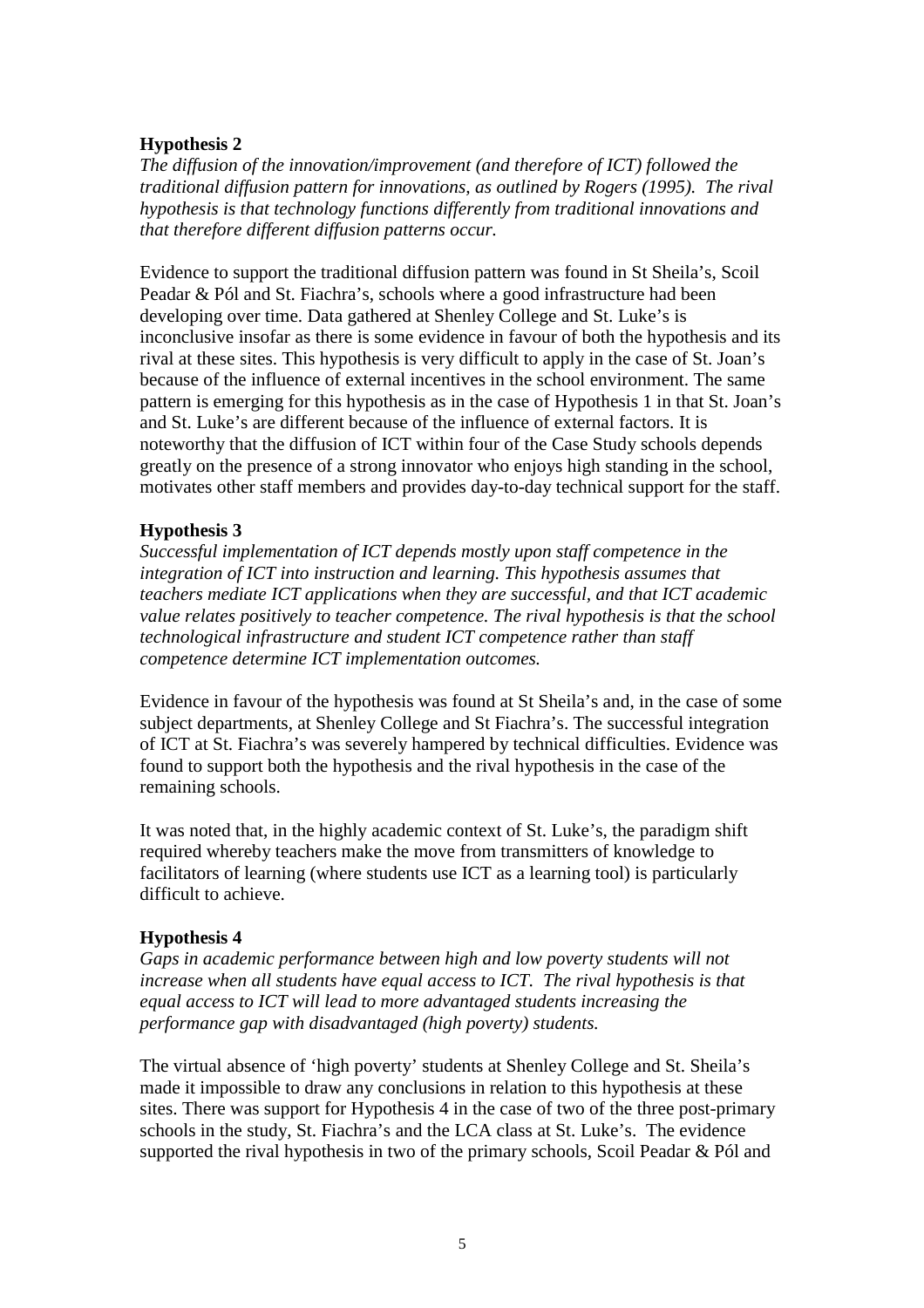St. Joan's. The motivational benefits of classroom use of ICT were noted in all Case Study schools.

## **Hypothesis 5**

*Successful implementation of ICT will lead to the same or higher academic standards in spite of the low quality of many ICT materials. Academic standards are a function of teacher and school expectations and not of the standards of textbooks, ICT materials, and the like. The alternative hypothesis is that ICT use will lead to a lowering of academic standards as students spend more time on marginally beneficial searches and in browsing poor quality Web and courseware content.*

Support for this hypothesis was found in the case of the LCA class at St. Luke's and at St. Sheila's. The conclusions for the remaining schools were inconclusive. Some evidence was found for both versions of the hypothesis at Shenley College, St. Joan's and Scoil Peadar & Pól, while there was insufficient information in relation to academic standards to justify either version of the hypothesis in the case of St. Fiachra's.

# **Other relevant findings from the case studies**

The rich qualitative data arising from the interviews and observations highlight a number of other issues not fully described within the framework of the five hypotheses. It should also be noted that the research team experienced difficulties in relation to Hypotheses 4 and 5 because of the paucity of data on academic performance in the context of Irish schools. These difficulties were compounded by factors such as the newness of ICT use for teaching and learning purposes in most schools, the fact that such use tended to be limited to certain subjects at post-primary and the absence of external assessment at primary level.

Given the complexity of educational innovation and improvement<sup>1</sup> it is not surprising that no *single* intervention, including ICT, is found to serve as a strong catalyst for change. In the Irish context, *Schools IT2000* is a recent development in an environment where little emphasis had previously been placed on the integrated use of ICT for teaching and learning.

While schools clearly require more time to successfully integrate ICT, the existence of pockets of good practice has clearly emerged from the case study schools. Some innovative 'early adopters' have been identified in each school. Where good practice exists, positive school leadership, the presence of an effective IT specialist and the availability of professional support and guidance have been important factors in its development.

ICT resource levels had been minimal in two of the case study schools until state investment lead to dramatic improvements. In contrast, ICT had been developing organically over a longer period in the other four schools. The pressure resulting from the significant investment in the former schools was not evident in the other schools where teachers experienced greater freedom in relation to the adoption of ICT.

 $\overline{a}$  $<sup>1</sup>$  As identified by authors such as Fullan:1991 and 1993; Hord:1987; Sarason :1996; Cuban:1988.</sup>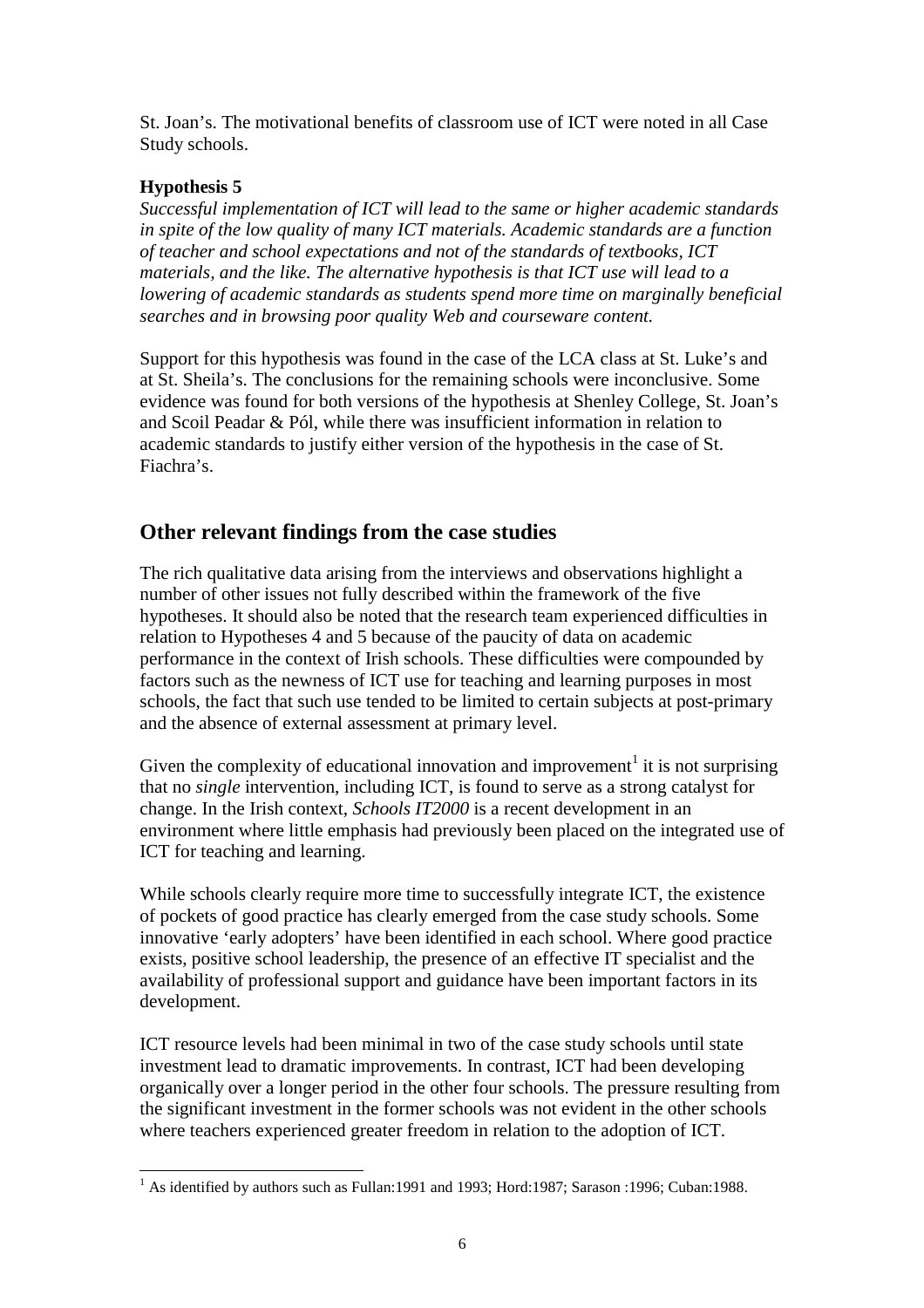Given Ireland's late arrival on the ICT scene, it was inevitable that much of the career development activity under *Schools IT2000* would focus initially on basic skills, particularly at post-primary level. It is important that future professional development courses enable teachers to examine the potential of ICT for cross-curricular and subject-based ICT teaching and learning.

The importance of the socio-cultural context of Irish schools has emerged clearly in the case of the post-primary case study schools - the dominant role of external examinations and of teacher and school cultural factors, as found by Callan (1997), OECD (1991), Hannan (1987) and others. There was more evidence of the integrated use of ICT in the primary schools in this study. This may be due to several factors including the absence of state examination pressure, greater access to ICT facilities and resources and the flexibility of primary school structures e.g. timetable.

The positive contribution of ICT in SEN class situations has emerged strongly in the case of St. Luke's, St. Fiachra's and in all primary schools in the study.

There is a strong perception at St. Luke's that laptops will not be widely used as long as post-primary school students have to take two 'pen and paper based' state examinations which have major implications for their life chances.

#### **Future projections**

In view of the prominent role of *Schools IT2000* in providing resources for schools and providing foundational training, it is only reasonable to pose the question: what happens when this initiative comes to an end?

The extent to which ICT is integrated for the promotion of teaching and learning will greatly depend on cultural and structural changes in the broader context of Irish education, particularly at post-primary. For example: the present emphasis on a didactic pedagogy needs to be replaced by one where active learning, pupil collaboration and inquiry are prioritised and rewarded; greater recognition of the influence of school cultural factors on educational reform efforts. The recent establishment within the DES of a unit for the promotion of school development planning is timely. This provides an ideal opportunity for debating and recognizing the potential of ICT for teaching and learning at the level of individual schools.

The long established dilemma between externally generated change and 'ground up' change emerges in the case study schools. On the one hand, many teachers in St. Luke's and St. Joan's referred to the pressure resulting from their recently acquired ICT resources. Yet, this may be seen in a positive light insofar as teachers in such situations find themselves with little alternative but to begin to adopt ICT, sometimes because of the enthusiasm of the pupils. It seems reasonable to ask: what will happen when the pressure is reduced?

In this context, there is a definite need for increased levels of initial and continuing professional development and support, where the focus is on constructivist pedagogical principles and on the use of ICT for teaching and learning within such learning environments. Increased levels of technical support and greater emphasis on the development and evaluation of appropriate software are also necessary. With the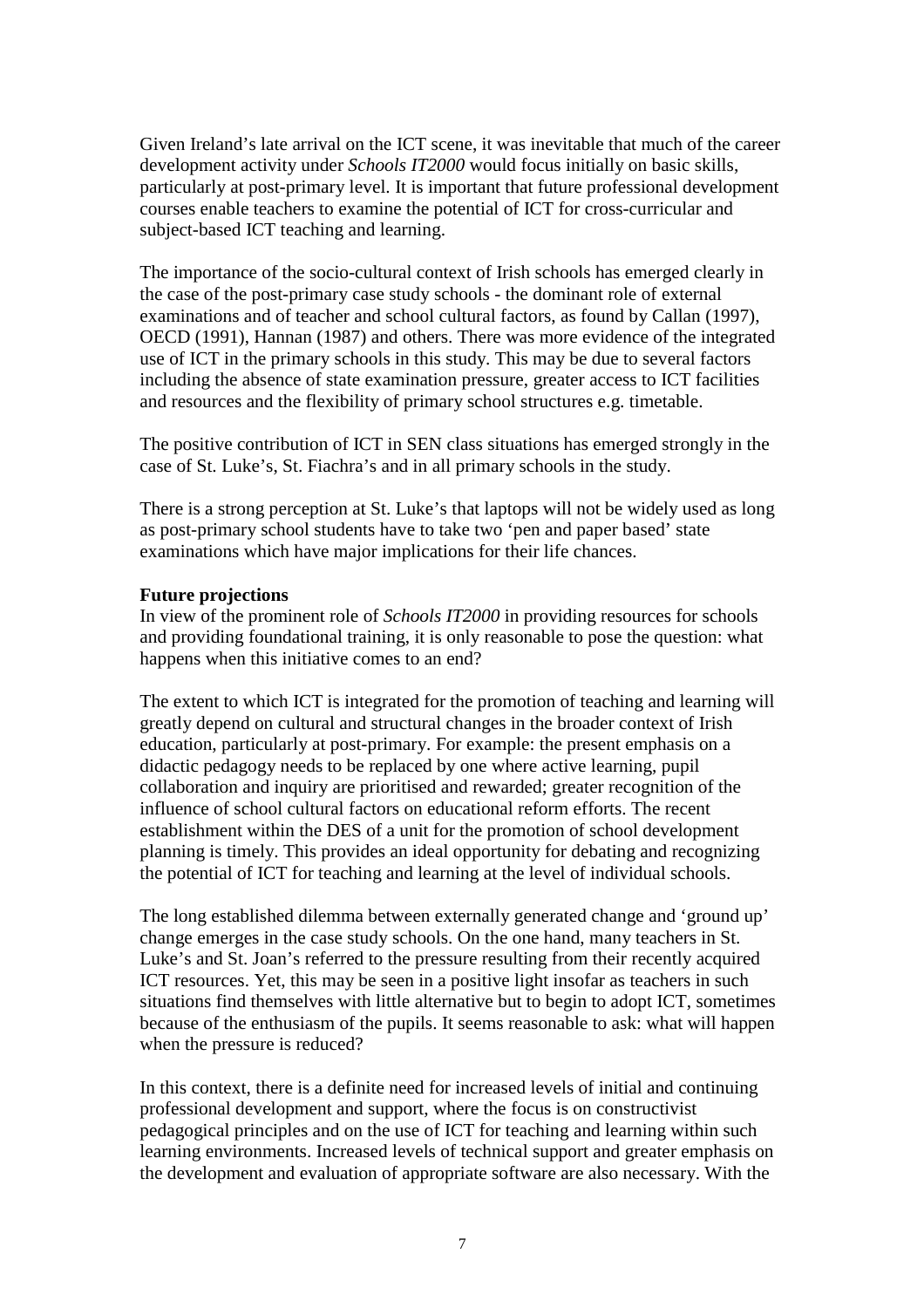rapid evolution of ICT schools will be constantly challenged to equip students with the necessary skills to utilise the technology in their daily lives and to integrate the latest technology into teaching and learning to enhance the students' experience. This has been evident in previous years with the attempted introduction of multimedia CD ROMS, the Internet and hypertext media, video conferencing etc. As ICT skills continue to evolve and change it is important that IT in-service training focuses on the pedagogical skills needed to integrate the technology in teaching and learning rather than the technology itself.

The strong potential of ICT for improving the teaching and learning environment for SEN students, which has emerged clearly from the case studies, merits further attention from the DES and school authorities.

It was noted in the case study schools that the computers were mainly housed computers in cluster rooms for security, financial and practical reasons. As their traditional use focused on skills acquisition courses, computers were laid out in a linear fashion that allowed student to work independently. If the focus is to change to the integration of ICT across the curriculum, schools need to re-examine the current distribution of ICT resources in schools. Due to timetabling constraints, access to computers for the wider staff and student population is restricted where large, heavily resourced cluster rooms are established. Where computer rooms have been designed and laid out to allow students to work individually on computers, this hinders group work and student collaboration. A wider distribution of the equipment throughout the school will increase accessibility and may promote greater integration.

### **Conclusions**

The significance of contextual factors has been highlighted in the present study. These include the lack of focus on whole school factors, particularly in the case of postprimary, as reflected in the many different understandings of school improvement and curriculum integration emerging in the case study schools. The national *Schools IT2000* initiative is a recent innovation and ICT practice was constrained by limited resources before that.

While pockets of good practice in ICT have emerged over a relatively short period of time, it would have been unreasonable to expect that a clear relationship would have developed between ICT and school improvement in the circumstances. The dominance of the expository paradigm of teaching and learning, particularly at postprimary, represents a major barrier to the successful integration of ICT into teaching and learning in the Irish situation. Unless this issue is addressed, it is unlikely that the meaningful integration of ICT into learning will occur and ICT use may be mainly confined to computer applications, some project work for non-examination classes, some use with SEN students and improving the quality of teachers' classroom presentations.

The importance of an integrated, coherent approach at the level of policy making and implementation to the realization of the huge potential of ICT for the promotion of teaching and learning emerges as a key issue. Evolving ICT policy must be given the necessary financial support if the rhetoric is to be translated into reality. Greater attention to whole school development must be accompanied by investment in the on-